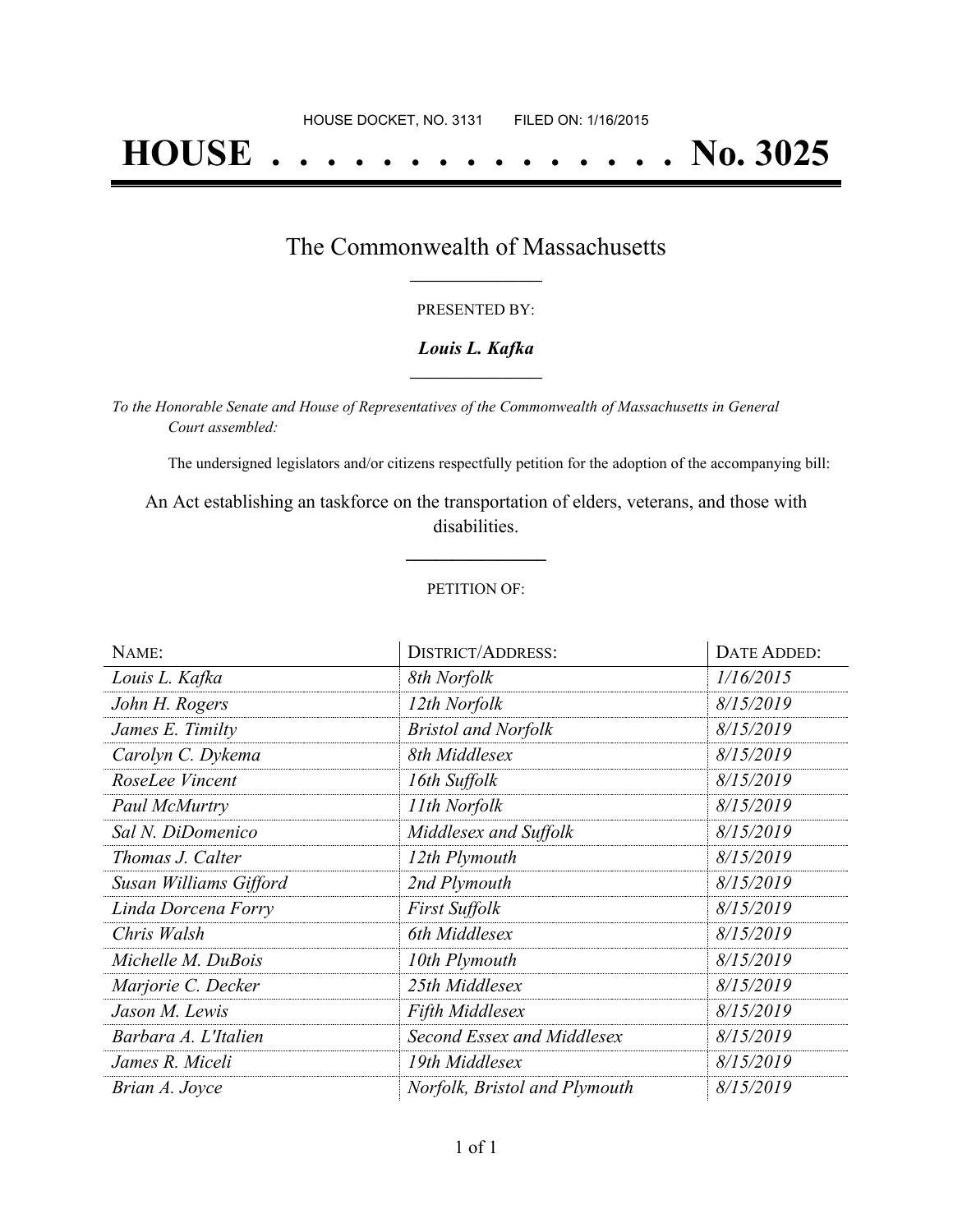## **HOUSE . . . . . . . . . . . . . . . No. 3025**

By Mr. Kafka of Stoughton, a petition (accompanied by bill, House, No. 3025) of Louis L. Kafka and others for an investigation by a special task force relative to identifying existing structural or policy-based impediments to delivering a more comprehensive and efficient transportation system for the senior, disabled, and veteran populations. Transportation.

## The Commonwealth of Massachusetts

**In the One Hundred and Eighty-Ninth General Court (2015-2016) \_\_\_\_\_\_\_\_\_\_\_\_\_\_\_**

**\_\_\_\_\_\_\_\_\_\_\_\_\_\_\_**

An Act establishing an taskforce on the transportation of elders, veterans, and those with disabilities.

Be it enacted by the Senate and House of Representatives in General Court assembled, and by the authority *of the same, as follows:*

1 SECTION 1. There shall be a special task force convened to identify existing structural

2 or policy-based impediments to delivering a more comprehensive and efficient transportation

3 system for the senior, disabled, and veteran populations of the Commonwealth.

 The task force shall consist of 12 members: 1 of whom shall be the Secretary of Elder Affairs or their designee, who shall serve as chair; 1 of whom shall be the Secretary of Veterans Affairs or their designee; 1 of whom shall be the Secretary of Transportation or their designee; 1 of whom shall be a representative of the Massachusetts Councils on Aging; 1 of whom shall be a representative of the Disabled Persons Protection Commission; 1 of whom shall be a representative of the Massachusetts Bay Transit Authority; 1 of whom shall be a representative of the Massachusetts Regional Transit Authorities; 1 of whom shall be a representative of the Massachusetts Municipal Association; 1 of whom shall be a representative of the Disabled